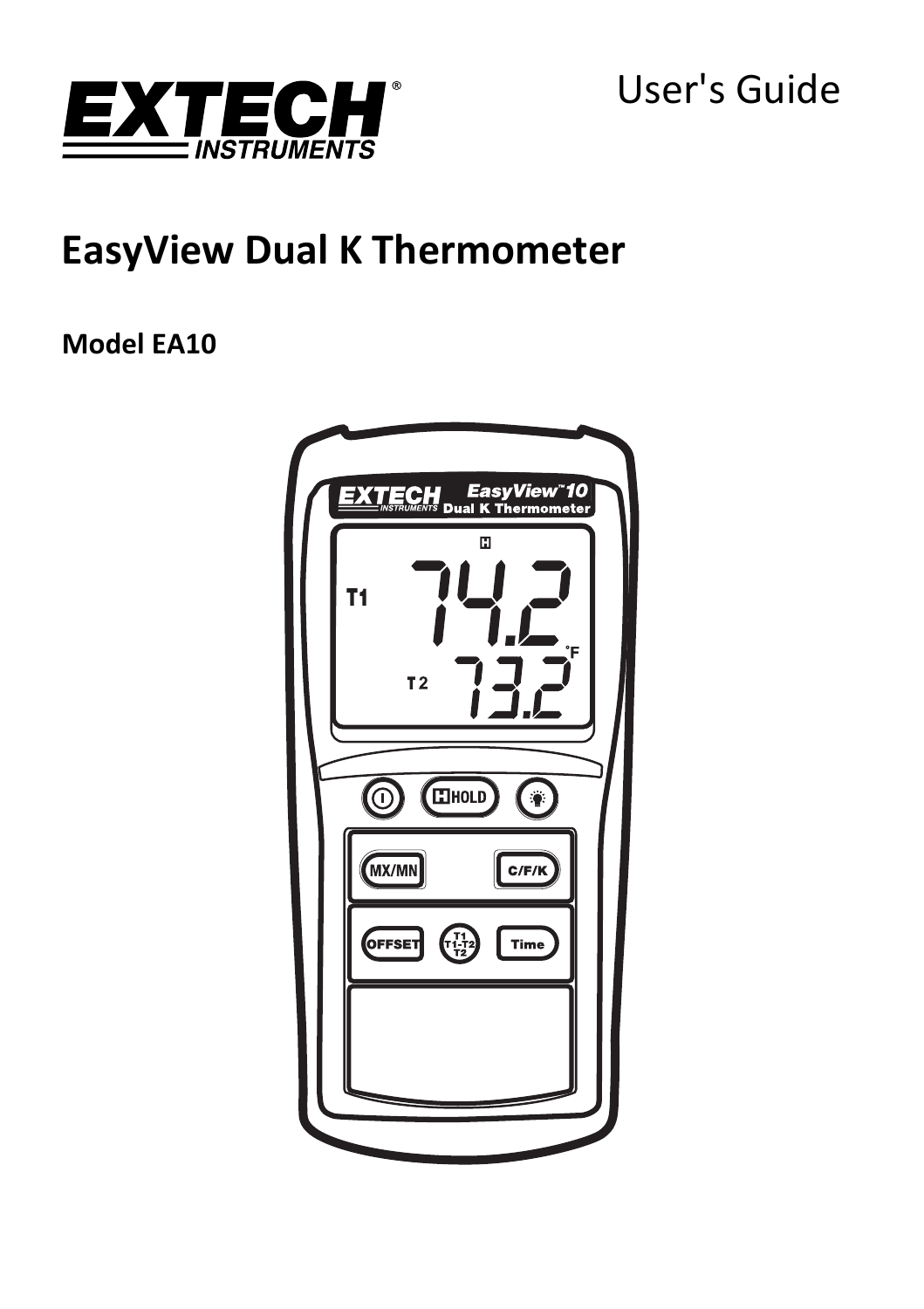# *Introduction*

Congratulations on your purchase of the Extech EasyView Dual K Thermometer. This device offers dual thermocouple inputs with multifunction LCD display. This meter is shipped fully tested and calibrated and, with proper use, will provide years of reliable service.

# *Meter Description*

- 1. LCD display
- 2. Data HOLD button
- 3. Power button
- 4. Max/Min button
- 5. OFFSET button
- 6. Backlite button
- 7. C/F/K units select button
- 8. Elapsed TIME button
- 9. T1 or T1-T2 or T2 display select button
- 10. T1 Thermocouple input socket
- 11. T2 Thermocouple input socket
- 12. Battery compartment (rear)

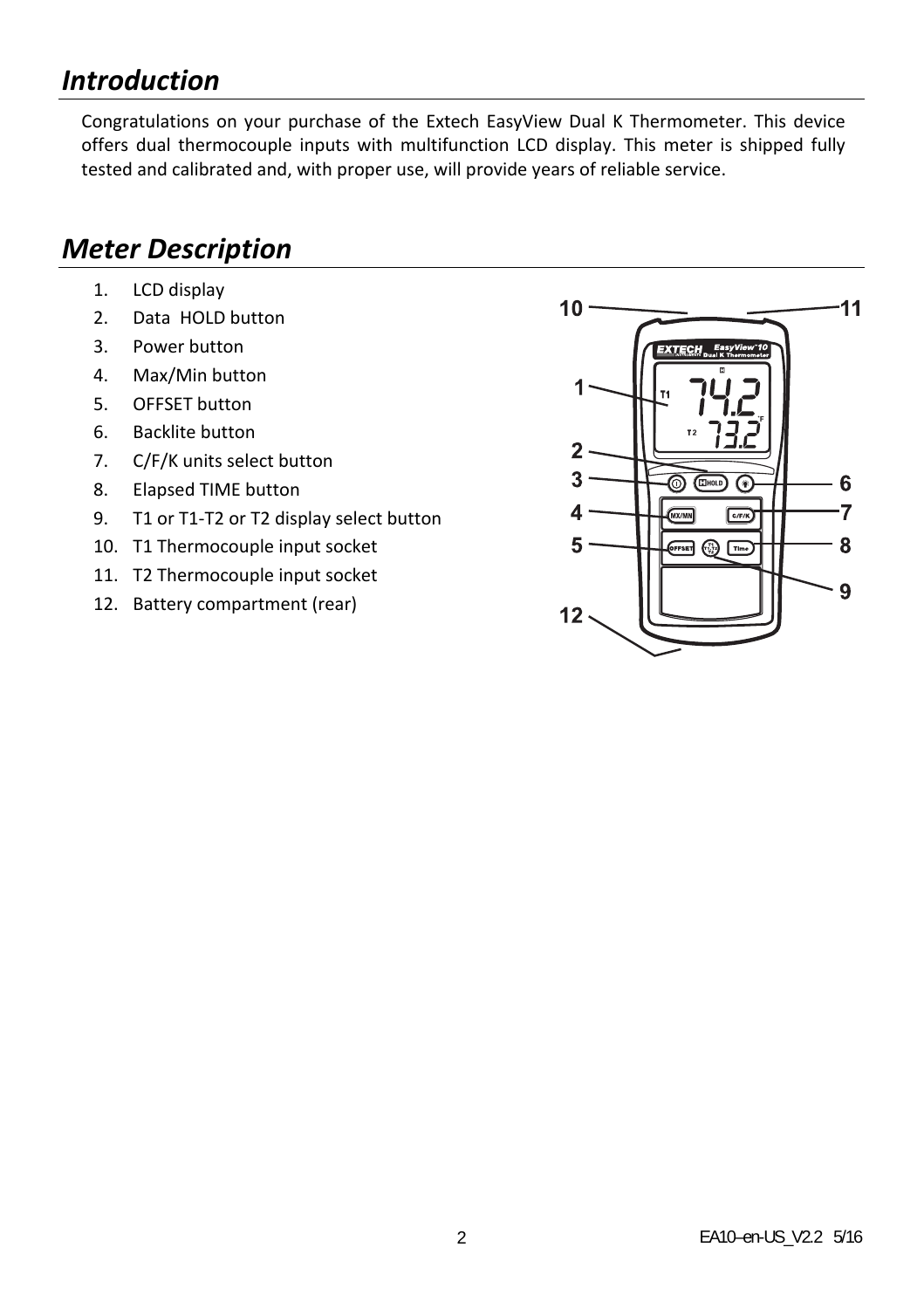# *Operation*

### **Connecting thermocouples**

- 1. This meter accepts two type K thermocouples with spade plugs (sub‐miniature type with one spade wider than the other).
- 2. Plug the thermocouple(s) into the meter's T1 and/or T2 thermocouple input jack(s).

### **Turn Power ON**

- 1. Press the  $\circledR$  button to turn power on. The meter will perform a short self-test.
- 2. If a probe is not inserted to the meter, an "OL" indication will appear on the display.

### **Selecting °C, °F or °K units of measure**

Press the **C/F/K** button to select the desired temperature unit of measure.

# **Selecting T1, T2, and T1‐T2 Displays**

Press the **T1 T2 T1‐T2** button to step through and select a display of:

- a. T1 (thermocouple 1) displays in the upper large display and T2 (thermocouple 2) temp. displays in the lower small display.
- b. T1 plus T2
- c. T1‐T2 plus T1
- d. T1‐T2 plus T2

### **MIN, MAX, AVG Recording Function with Timer**

Press the **MX/MN** button to begin capturing the Minimum (MN), Maximum (MX), and Average (AVG) temperature values. The Elapsed Time clock will appear on the lower left of the display and the lower display will indicate the MAXIMUM (MX) value captured since the MX/MN button was pressed.

Press the **MX/MN** button to change the lower display to reflect the stored MX to MN and then AVG value of the input selected in the upper display (T1, T2 or T1‐T2). Each reading will be accompanied by a Timer value indicating the time when each reading was recorded.

Press the **Time** button to change the elapsed time format from min:sec to hour:min.

Press and Hold the MX/MN button until the display returns to standard operation to exit the MX/MN function.

### **Data Hold**

Press the **HOLD** button to freeze the reading in the display. The 'H' hold icon will appear on the upper left-hand side of the display. Press the HOLD button again to return to normal operation (the 'H' hold icon will disappear).

### **Offset**

The Offset Mode permits the user to store the temperature reading as a reference value and compare this reference value to subsequent temperature readings. In Offset mode, the meter displays the actual measured temperature minus the stored reference value.

Press the **OFFSET** button to store the currently displayed temperature readings and enter the Offset mode. "OFFSET" will appear in the display.

Press the OFFSET button to exit the mode.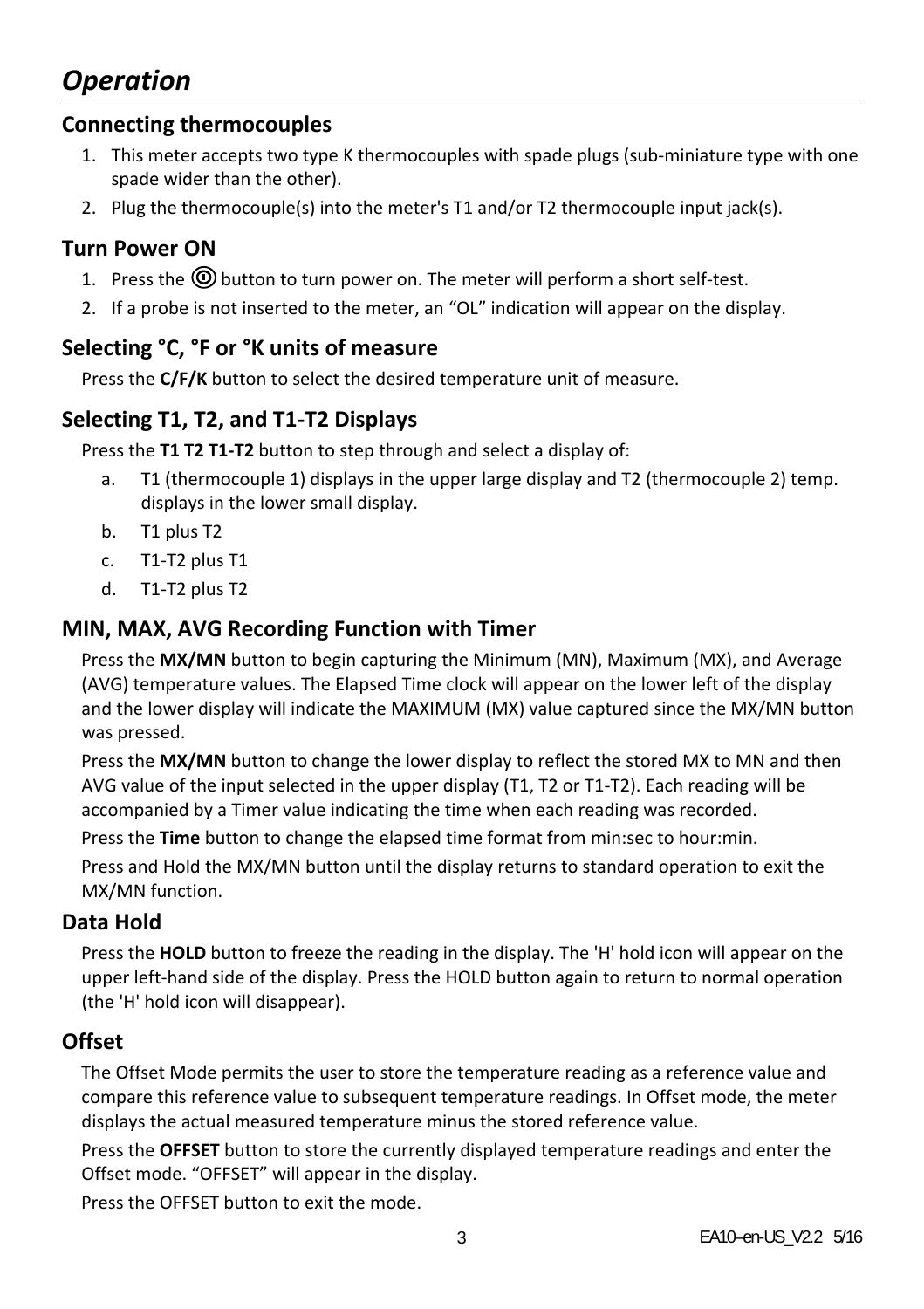# **Backlight**

Press the  $\circledast$  backlight button to turn on the LCD display backlight. The backlight will automatically turn off after one minute or press the button again to turn the light off.

### **Auto Power OFF**

The meter will automatically turn off after 30 minutes if no keys are pressed during this period. Auto power off is disabled in the max/min recording mode.

# **Turning Power OFF**

Press the  $\textcircled{D}$  button to turn power off.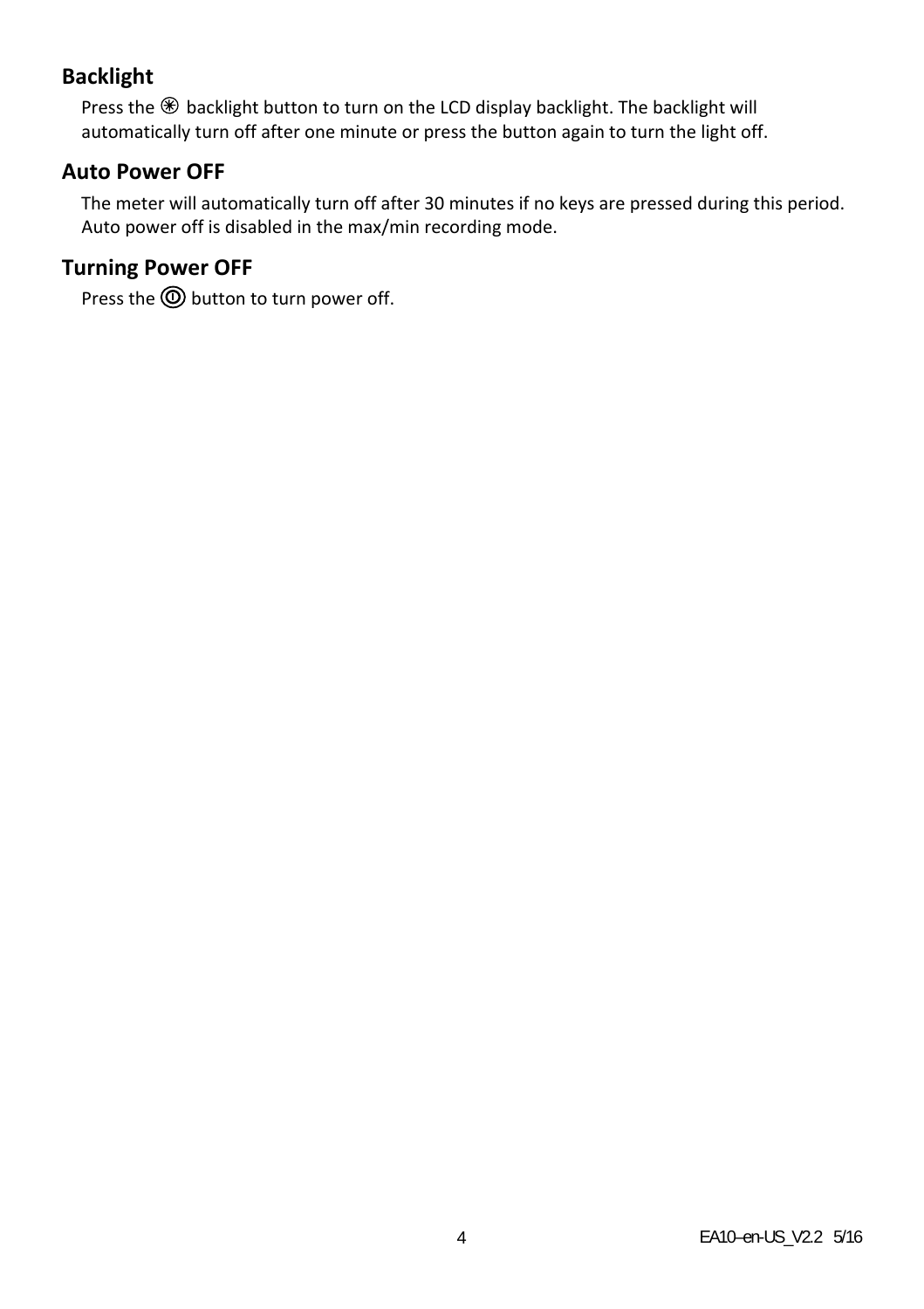# *Specifications*

| <b>Measurement Range</b>                                                      | -200 to 1999°F (-200 to 1360°C)                                                                                                                 |
|-------------------------------------------------------------------------------|-------------------------------------------------------------------------------------------------------------------------------------------------|
| Resolution                                                                    | $0.1^{\circ}$ C/ $^{\circ}$ F <200 $^{\circ}$ , 1 $^{\circ}$ C/ $^{\circ}$ F >200 $^{\circ}$                                                    |
| Accuracy                                                                      | $\pm$ (0.3% reading + 2°F) @ -200°F to 1831.9°F                                                                                                 |
| $(@23 \pm 5°C)$                                                               | $\pm$ (0.5% reading + 2°F) @ 1832°F to 1999°F                                                                                                   |
|                                                                               | $\pm$ (0.3% reading + 5°C) @ -200°C to -93.1°C                                                                                                  |
|                                                                               | $\pm$ (0.3% reading + 1°C) @ -93°C to 999.9°C                                                                                                   |
|                                                                               | $\pm$ (0.5% reading + 1°C) @ 1000°C to 1360°C                                                                                                   |
| <b>Temperature Coefficient</b>                                                | 0.1 times the applicable accuracy specifications per $\degree$ C from $0\degree$ C to<br>18°C and 28°C to 50°C (32°F to 64°F and 82°F to 122°F) |
| Note: Temperature accuracy does not include the accuracy of the type K probe. |                                                                                                                                                 |

Note: The temperature scale is based on the international temperature scale of 1990 (ITS90).

# **General Specifications**

| Dual Display Multi-function LCD with Backlight     |
|----------------------------------------------------|
| 60VDC; 24VAC rms                                   |
| 1 per second                                       |
| "OL" appears on the LCD                            |
| "OL" appears on the LCD                            |
| "BT" appears on the LCD                            |
| 6 AAA Batteries                                    |
| Approximately 200 hours with carbon zinc batteries |
| 32 to 122°F (0 to 50°C)                            |
| < 80% RH                                           |
| 14 to 140°F (-10 to 60°C)                          |
| 10 to 80% RH                                       |
| 5.91x2.8x1.4" (150x72x35mm)                        |
| Approx. 8.29 oz. (235g) with battery               |
|                                                    |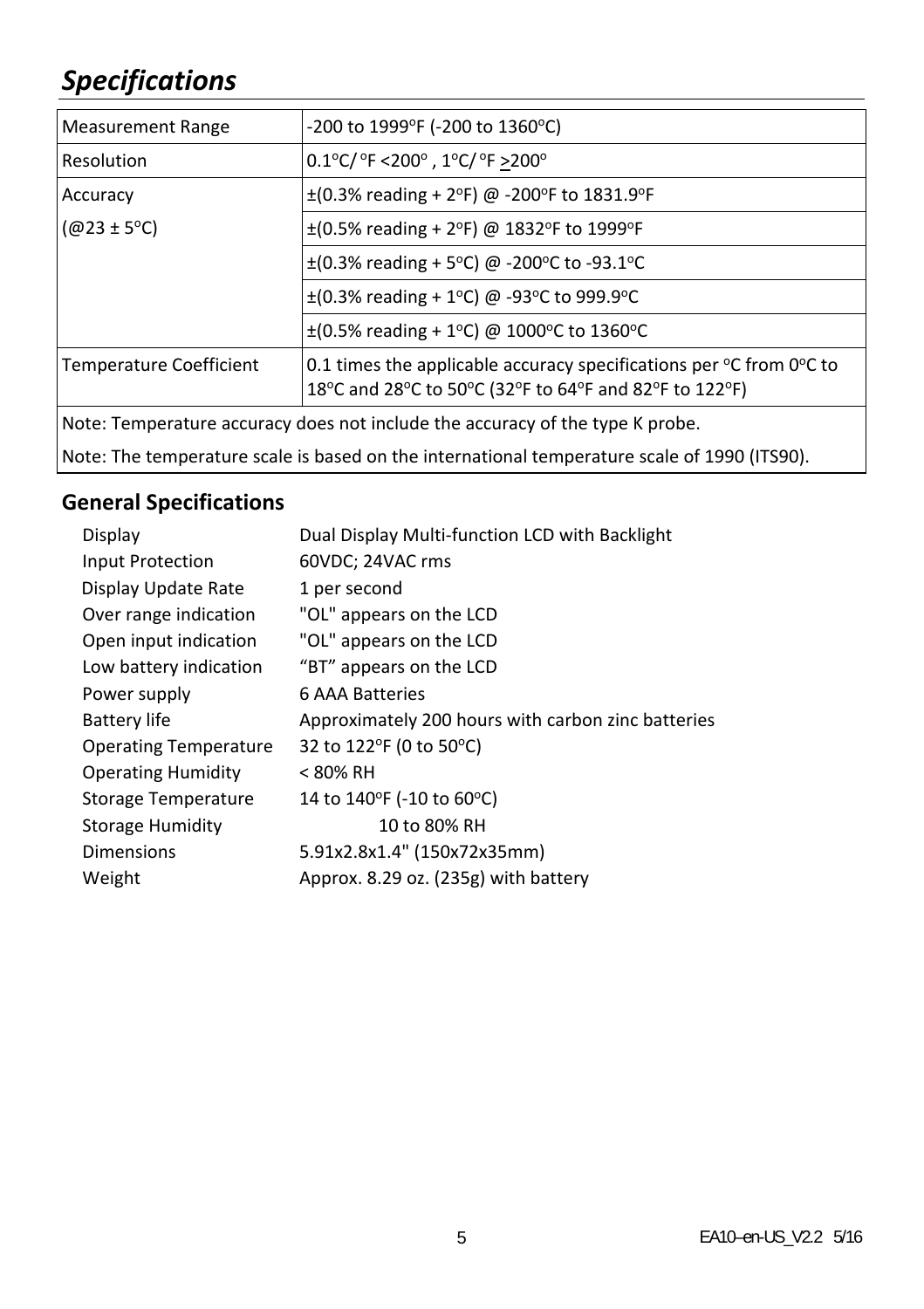# *Warranty*

FLIR Systems, Inc. warrants this Extech Instruments brand device to be free of defects in parts and workmanship for three years from date of shipment (a six month limited warranty applies to sensors and cables). If it should become necessary to return the instrument for service during or beyond the warranty period, contact the Customer Service Department for authorization. Visit the website www.extech.com for contact information. A Return Authorization (RA) number must be issued before any product is returned. The sender is responsible for shipping charges, freight, insurance and proper packaging to prevent damage in transit. This warranty does not apply to defects resulting from action of the user such as misuse, improper wiring, operation outside of specification, improper maintenance or repair, or unauthorized modification. FLIR Systems, Inc. specifically disclaims any implied warranties or merchantability or fitness for a specific purpose and will not be liable for any direct, indirect, incidental or consequential damages. FLIR's total liability is limited to repair or replacement of the product. The warranty set forth above is inclusive and no other warranty, whether written or oral, is expressed or implied,

# *Calibration, Repair, and Customer Care Services*

**FLIR Systems, Inc. offers repair and calibration services** for the Extech Instruments products we sell. We offer NIST traceable calibration for most of our products. Contact our Customer Service Department for information on calibration service availability. Annual calibrations should be performed to verify meter performance and accuracy. Technical support and general customer service is also provided, refer to the contact information provided below.

### **Support Lines: U.S. (877) 439‐8324; International: +1 (603) 324‐7800**

Technical Support: Option 3; E‐mail: support@extech.com Repair & Returns: Option 4; E‐mail: repair@extech.com Product specifications are subject to change without notice

**Please visit our website for the most up‐to‐date information**

**www.extech.com**

FLIR Commercial Systems, Inc., 9 Townsend West, Nashua, NH 03063 USA *ISO 9001 Certified*

# **Copyright** © **2014‐2016 FLIR Systems, Inc.**

All rights reserved including the right of reproduction in whole or in part in any form

**www.extech.com**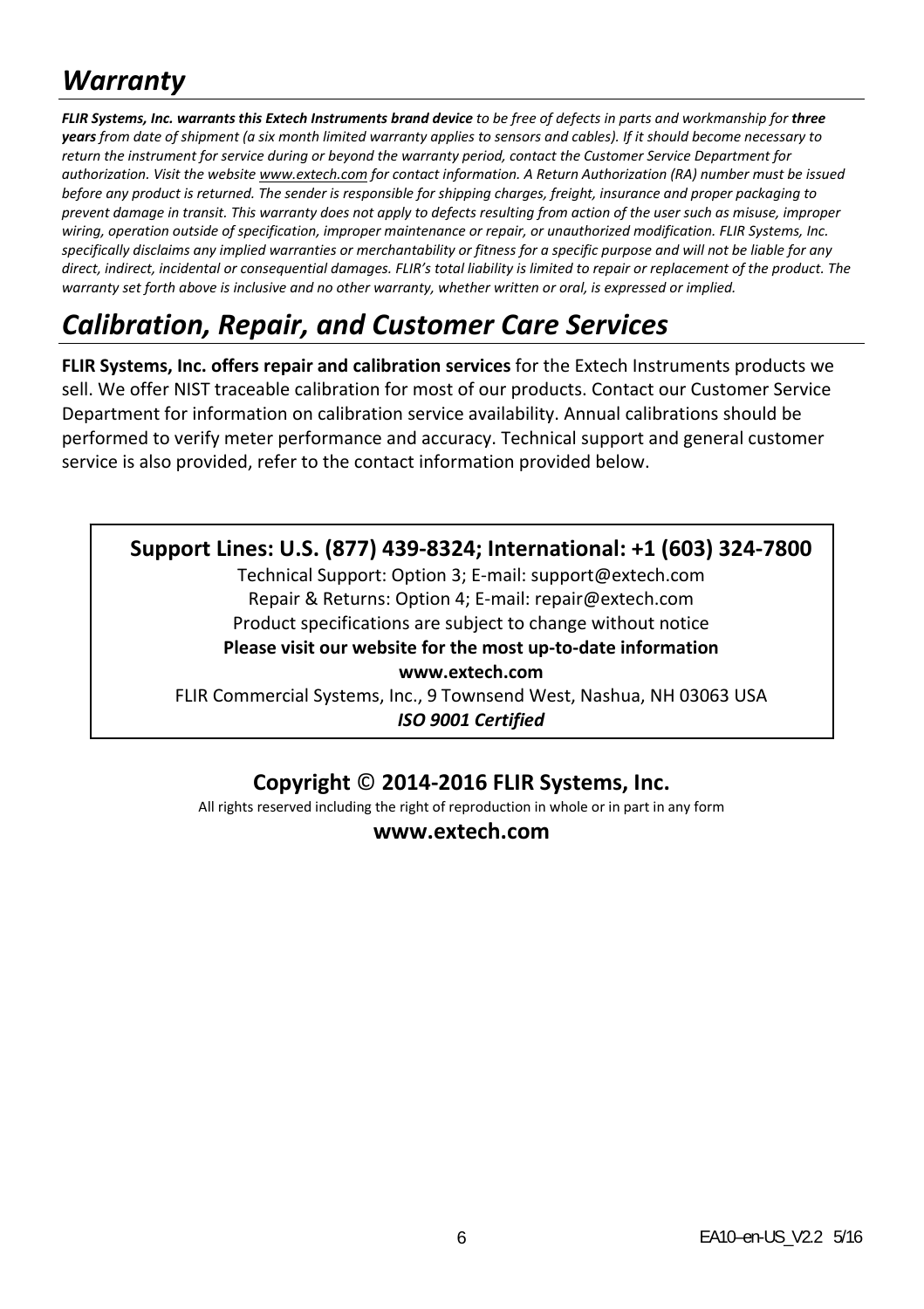# *Garantie*

FLIR Systems, Inc. garantit que cet appareil Extech Instruments est exempt de défauts matériaux et de fabrication pendant trois annees à partir de la date d'envoi (une garantie limitée de six mois s'applique aux capteurs et aux câbles). Si le renvoi de l'appareil pour réparation devient nécessaire durant ou après la période de garantie, contactez le service client pour autorisation. Pour obtenir les coordonnées, visitez le site Web suivant : www.extech.com. Un numéro d'autorisation de retour (AR) doit être délivré avant tout retour de produit. L'expéditeur prend à sa charge les frais d'expédition, le fret, l'assurance et l'emballage correct de l'appareil afin de prévenir toute détérioration durant le transport. Cette agrantie ne s'applique pas aux dommages imputables à l'utilisateur, tels que l'usage impropre ou abusif, un mauvais câblage, une utilisation non conforme aux spécifications, un entretien ou une réparation incorrecte, ou toute modification non autorisée. FLIR Systems, Inc. déclinera spécifiquement toute garantie ou qualité marchande ou aptitude à l'emploi prévu, et ne sera en aucun cas tenu responsable pour tout dommage conséquent, direct, indirect ou accidentel. La responsabilité totale de FLIR est limitée à la réparation ou qu remplacement du produit. La garantie définie ci-dessus est inclusive et aucune autre garantie, écrite ou orale, n'est exprimée ou *implicite.*

# *Calibrage, réparation et services après‐vente*

**FLIR Systems, Inc. offre des services de calibrage et de réparation** pour les produits Extech Instruments que nous commercialisons. Nous offrons l'étalonnage traçable NIST pour la plupart de nos produits. Contactez notre service clientèle pour obtenir des informations sur la disponibilité des services d'étalonnage. Un calibrage doit être effectué chaque année pour vérifier les performances et la précision du mètre. Nous offrons également une assistance technique et un service à la clientèle. Veuillez vous reporter aux coordonnées fournies ci‐dessous.

# **Lignes d'assistance: États‐Unis (877) 439‐8324; international: +1 (603) 324‐7800**

Service d'assistance technique : Option 3 ; E‐mail : support@extech.com Réparations et retours : Option 4 ; E‐mail : repair@extech.com Les spécifications produit sont sujettes à modifications sans préavis. **Pour les toutes dernières informations, veuillez visiter notre site Web. www.extech.com**

FLIR Commercial Systems, Inc., 9 Townsend West, Nashua, NH 03063 USA *Certifié ISO 9001*

# **Copyright** © **2014‐2016 FLIR Systems, Inc.**

Tous droits réservés, y compris la reproduction partielle ou totale sous quelque forme que ce soit.

#### **www.extech.com**